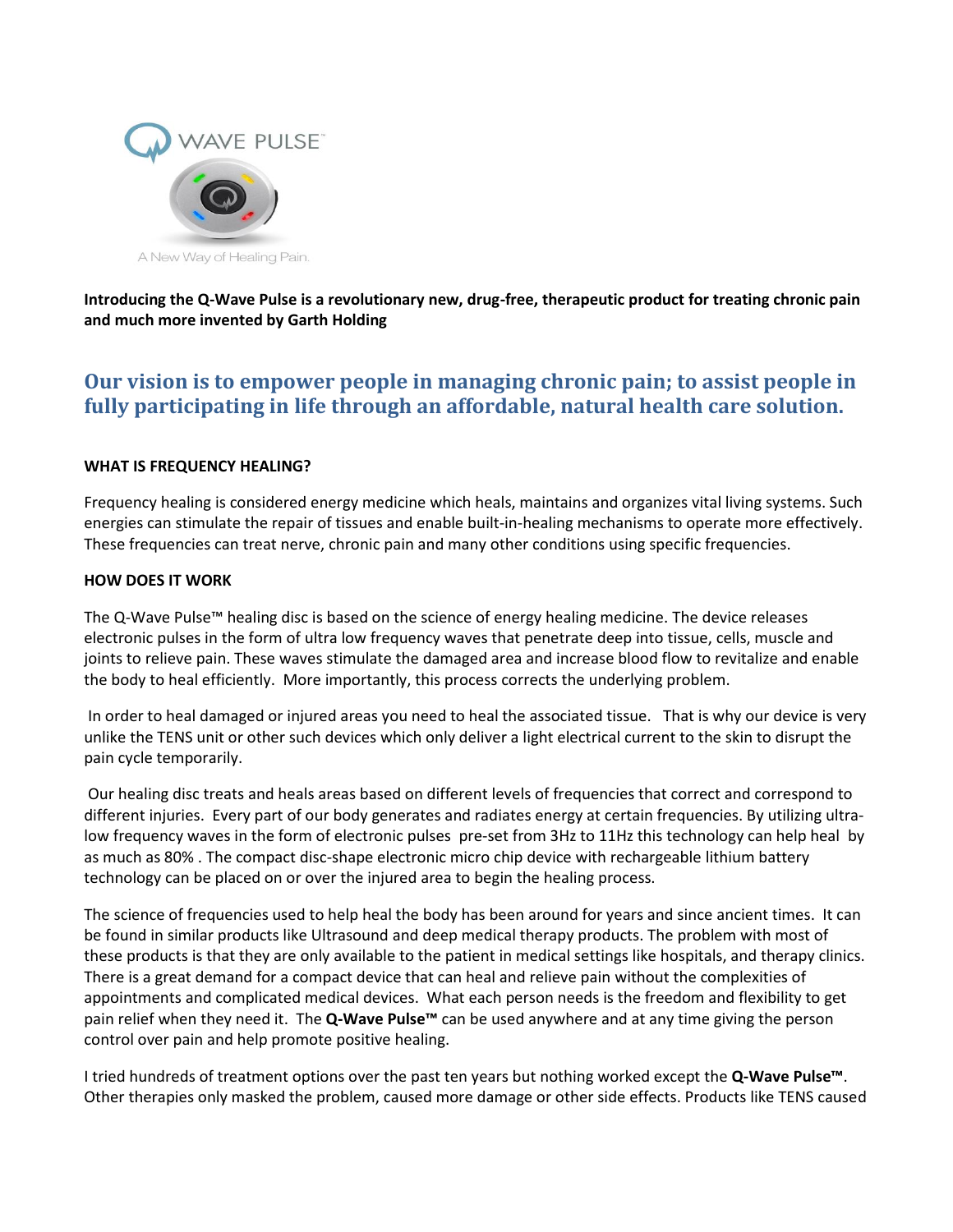burning or increased pain to my injured areas and nerve damage. The **Q-Wave Pulse™** directed the treatment to the injury without any discomfort. Like our motto says

"It doesn't have to hurt to heal".

The **Q-Wave Pulse™** is small and lightweight which allows the individual to help heal themselves. Healing is directed to the injury or pain area with one or a few of the **Q-Wave Pulse™** healing discs. No wires or pads are needed like the TENS machines, or gels and creams from Ultrasound guns. It's just a circular disc about the size of a watch face, and an on board patented computer and lithium ion batteries that supply the power to the computer. It can be placed on any area of the body with the assistance of a circular adhesive patch or Velcro sport strap when needed. It runs for **a 20-minute treatment cycle**.



"I needed a better solution" says Garth. This was very important to him after recovering from numerous surgeries. It gave him the opportunity to heal and control his pain without the high priced medications or complicated devices that do more harm than good.

After completing years of research in hospitals, medical centres, rehab clinics and speaking with medical professionals, I discovered that nothing like the Q-Wave Pulse ™ existed. All my specialists expressed interest in my product that could help heal and control pain.

## **THE INVENTOR**

Garth Holding calls himself a "Visionary Entrepreneur" and that's the best way to describe himself on the journey he has been through since his devastating car accident in 2004.

On March 23, 2004 my life changed dramatically when I was faced with many life threatening injuries and two near death experiences. I survived a major head on collision and was air lifted by helicopter ambulance to a major trauma centre in Toronto, Canada. Over 10 years later, 23 surgeries, endless rehab, physically challenged in a wheelchair for eight years, fighting addiction to chronic pain opium medications, I needed to find a better way to deal with healing and controlling my pain from nerve damage.

It was on this journey that I saw my vision of a future type of technology the **Q-Wave Pulse™.** Garth Holding first developed the product from his hospital bed at Sunnybrook Hospital in Toronto in 2004. The product has been